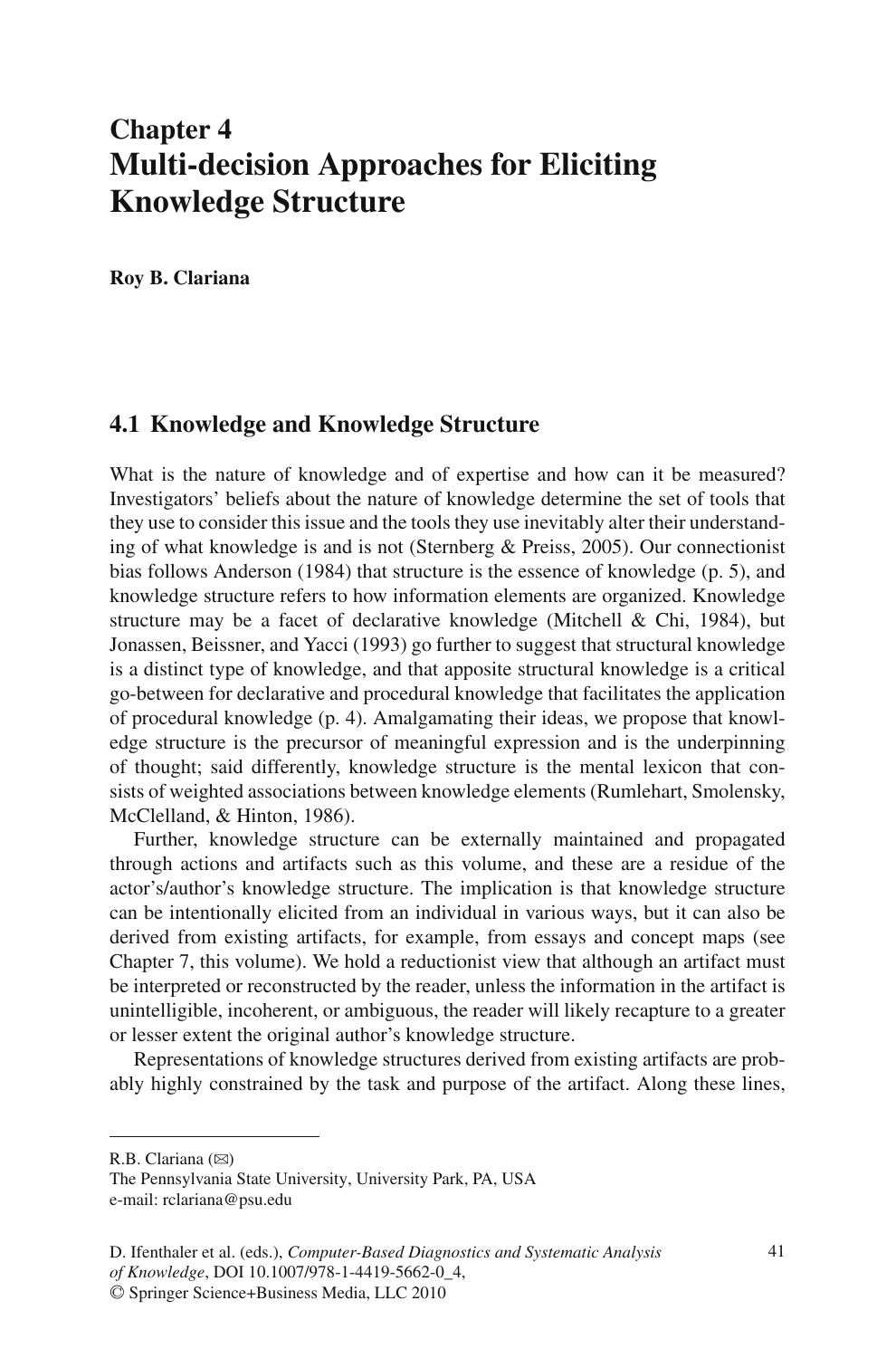most text signals such as headings, underlining, and highlighting emphasize and thus convey the structure of the text and this almost certainly must augment the artifact's knowledge structure in the reader. Thus text signals and other devices are features of an artifact that deserve attention because of their likely direct effect on readers' knowledge structure.

Conceptually, "structure of knowledge" implies patterns of relationships that are complex to express or investigate. Learning simply involves modifying the connection weight between units in the network, but these few changes may have unexpected or hard to predict effects on the entire set of relationships involved. If so, from a measurement viewpoint, this means that if knowledge structure can be measured, it should be a fairly stable set of associations that primarily change incrementally through experiences, reflection, and consolidation, although occasionally it can dramatically shift conformation (e.g., a flash of insight). Currently, these patterns of relationship can be most easily represented visually and mathematically as networks. Several classes of weighted association networks align very well with this conception of knowledge structure and so provide a ready and well-established toolset for capturing, combining, analyzing, representing, and comparing knowledge structures. Any tools liberate but also constrain our musings. After careful consideration, we have focused on *Pathfinder* analysis as the optimal tool at this time (Schvaneveldt, [1990\)](#page-18-1).

However, the *Pathfinder* approach for eliciting relatedness data depends on a pairwise rating approach that uses many single decisions and so is tedious, tiring, and time consuming, especially when more than 20 terms are compared. This chapter describes two computer-based multi-decision approaches for eliciting relatedness raw data that were specifically designed to complement *Pathfinder* analysis in revealing the salient associations as a path of nodes. These two "new" elicitation approaches (there is really nothing new under the sun; see Shavelson's, 1972, 1974 approaches) were developed to increase the efficiency and possibly the accuracy of relatedness data relative to the pairwise approach. Serendipitously, we determined while preparing this chapter that combing these two multi-decision approaches for eliciting relatedness data may provide an even better measure of knowledge structure that appears to capture both local and global associations better than the pairwise approach.

### **4.2 Relatedness Data and Its Analysis and Representation**

There are several traditional approaches used to elicit concept relatedness, for example, free word association, similarity ratings of pairs of terms, and card sorting (Jonassen et al., [1993\)](#page-17-2). And there are a few ways to analyze and represent that data, for example, hierarchical cluster analysis, multidimensional scaling (MDS), and *Pathfinder* Network (*PFNET*) analysis. But different elicitation and also different representation approaches obtain different measures of knowledge structure. For example, free word association is one of the earliest approaches for eliciting concept relatedness and is considered by some as the most valid approach (Jonassen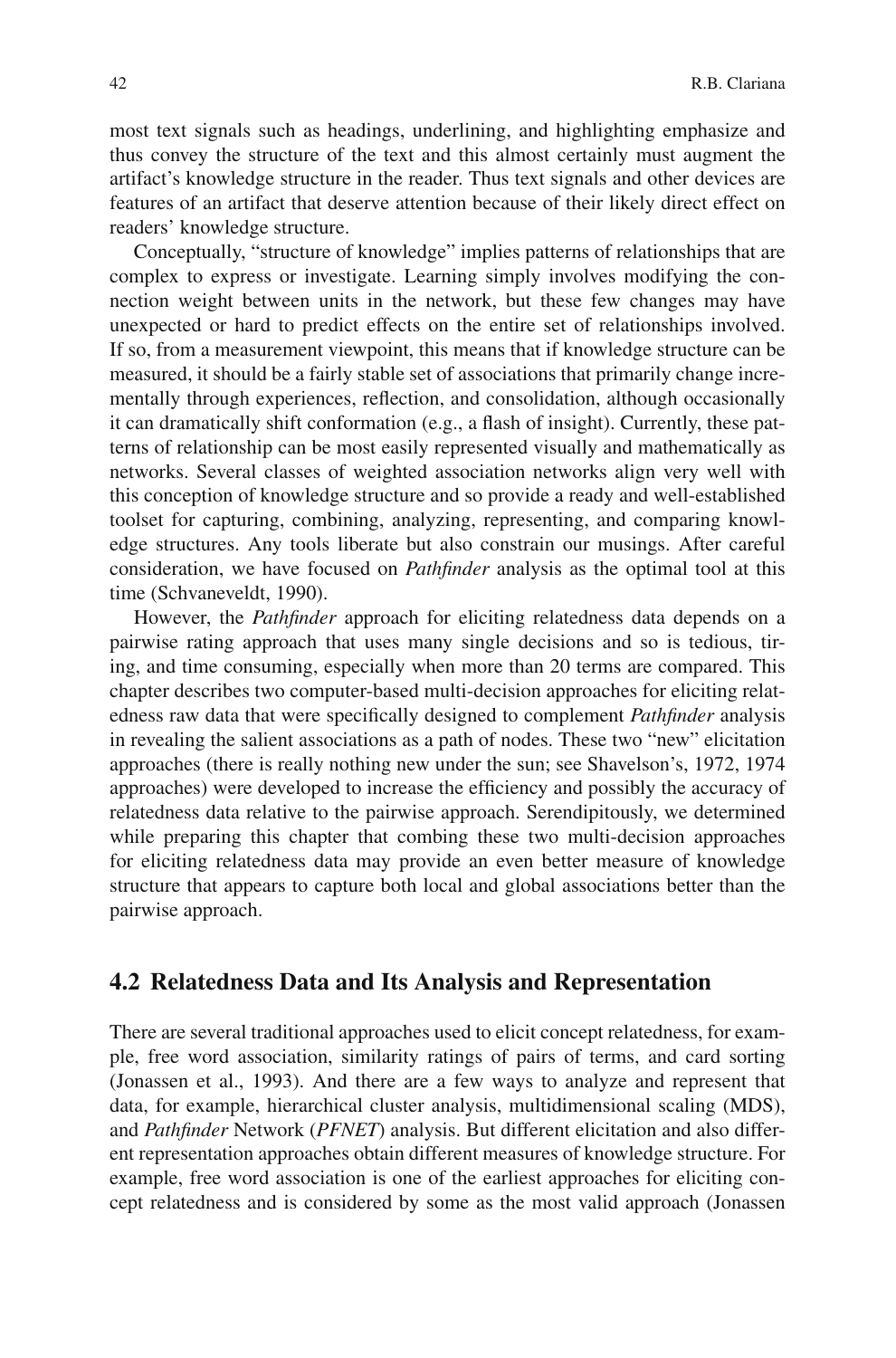et al., [1993,](#page-17-2) p. 32). Because it is nearly context free, free word association most likely tends to elicit a general knowledge structure (versus an actuated knowledge structure discussed later), unless intentionally or unintentionally biased by the task directions, context, situation, or other factors. For example, as one of many free association investigations that he conducted, Deese [\(1965,](#page-17-4) p. 49) asked 50 undergraduates to free associate to a list of related terms such as "moth," "insect," and "wing." During free association, each word from a list is presented one at a time and the participant responds with the first term that comes to mind. When given the list word "moth," participants responded with terms such as "fly" (10 respondents), "light" (4 respondents), "wings" (2 respondents), and "summer" (2 respondents). This data set (Deese, [1965,](#page-17-4) p. 56) obtains related but different representations when analyzed and displayed by MDS or as a *PFNET* (see Fig. [4.1\)](#page-3-0).

Besides clustering the terms in a different visual way, and that there are links between terms in the *PFNET* but not in the MDS representation, the two representations associate many of the terms similarly, for example, bug–insect–fly–bird–wing, moth–butterfly, and blue–sky–color–yellow. But not all clusters are the same in both, for example, bees–cocoon and butterfly–flower. The same data set produces different representations. Does it make sense to ask "Is MDS better than *Pathfinder* analysis?" "Are both representations correct?" or "Is one representation better for some purposes than the other?"

Relatedness raw data may have a large or small intrinsic dimensionality; but it is hard to visualize and think about high-dimensional relations (i.e., above three dimensions). Both MDS techniques and *PFNET* scaling are data reduction and representations approaches, but as pointed out in Fig. [4.1,](#page-3-0) the algorithms used in MDS and *PFNET* reduce the raw data dimensionality in different ways with different results. The central issue in MDS representation of relatedness data is to obtain a reduced dimensional display, usually two-dimensional for our benefit, which intends to preserve the nearness or orderings of *all* terms in the raw data. The reported stress value (a common measure of fit) indicates how well MDS was at representing the higher dimensional raw data in fewer dimensions. By convention, high stress  $(0.15)$  means a poor representation and low stress  $(0.1)$  indicates an adequate fit. So unless an MDS representation has zero stress, some distances among terms are distorted, and the greater the stress value observed, the greater the distortion. In general, longer distances between terms are more accurately represented than are shorter distances because the MDS algorithm uses all raw data values but magnifies the effect of large values thus giving more consideration to low relatedness raw data (Roske-Hofstrand & Paap, [1990,](#page-17-5) p. 63) at the expense of improved accuracy of the high relatedness raw data. If the stress is not too large, global clustering is likely to be good but local clustering less so, and the MDS distances between terms within a tight cluster of terms are more likely to misrepresent the relatedness raw data.

The *Pathfinder* analysis approach is nearly the opposite; closeness counts in horse shoes, hand grenades, and *PFNETs*. *PFNETs* are graphs where terms or other entities (called nodes) are joined by links (called edges) to indicate strong relationship between those terms. The "path" part of *Pathfinder* refers to the objective of the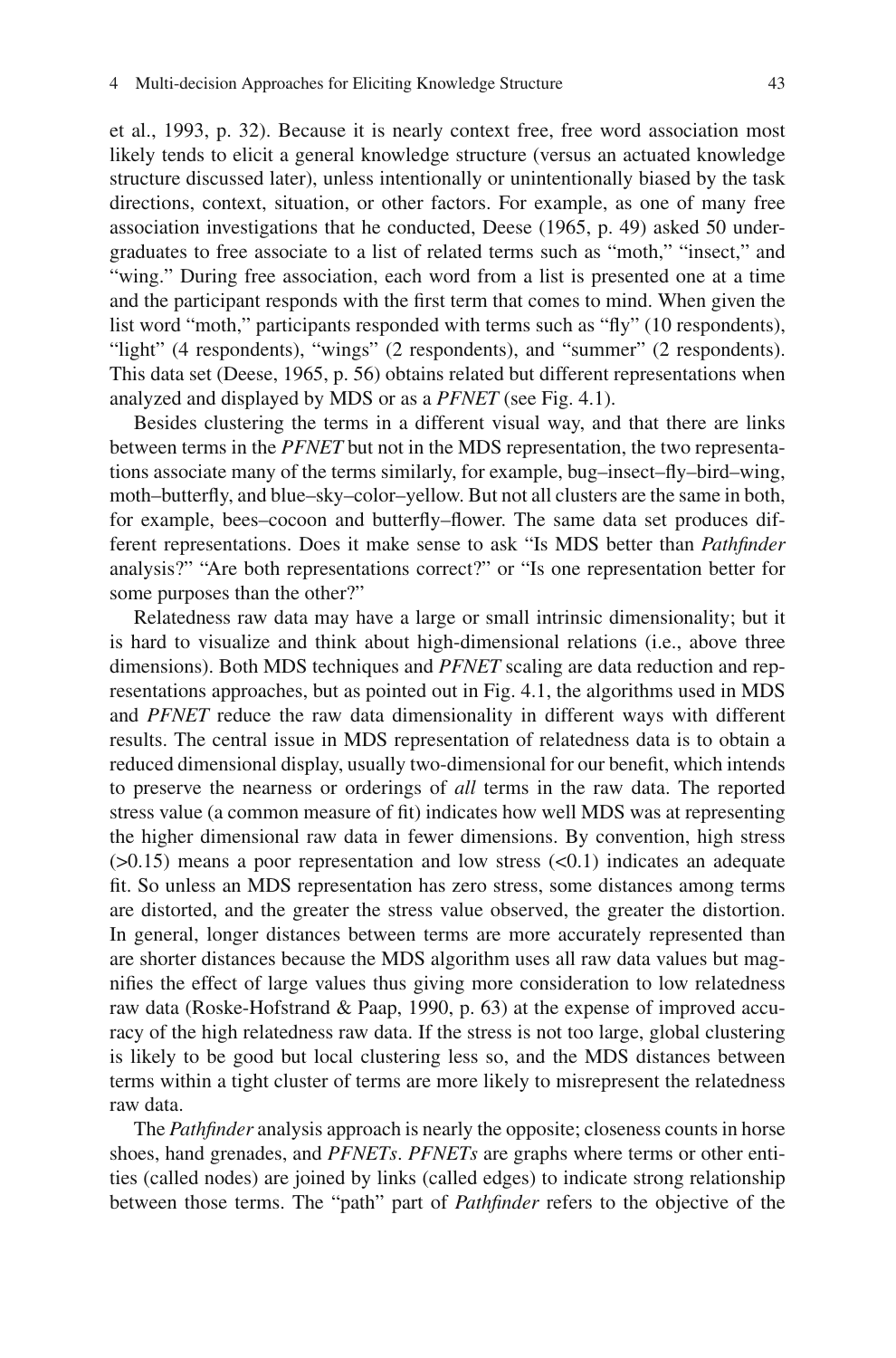<span id="page-3-0"></span>ofly<br>ofly bird<br>oinsect butterfly<br>O Omoth ococoon obees Obug Euclidean distance model spring osummer<br>garden <sup>O</sup>osunshine<br>garden Osunshine Dimension 1 oflower oyellow blue<br>O Ocolor<br>sky  $-1,0 15 ^{10-}$ <u>င် noianamiO</u><br>မို့ မို့ မို့  $0.5 -1,5$ moth bees nature garden butterfly wing flower bird fly cocoon insect sky blue yellow anq color sunshine spring summer

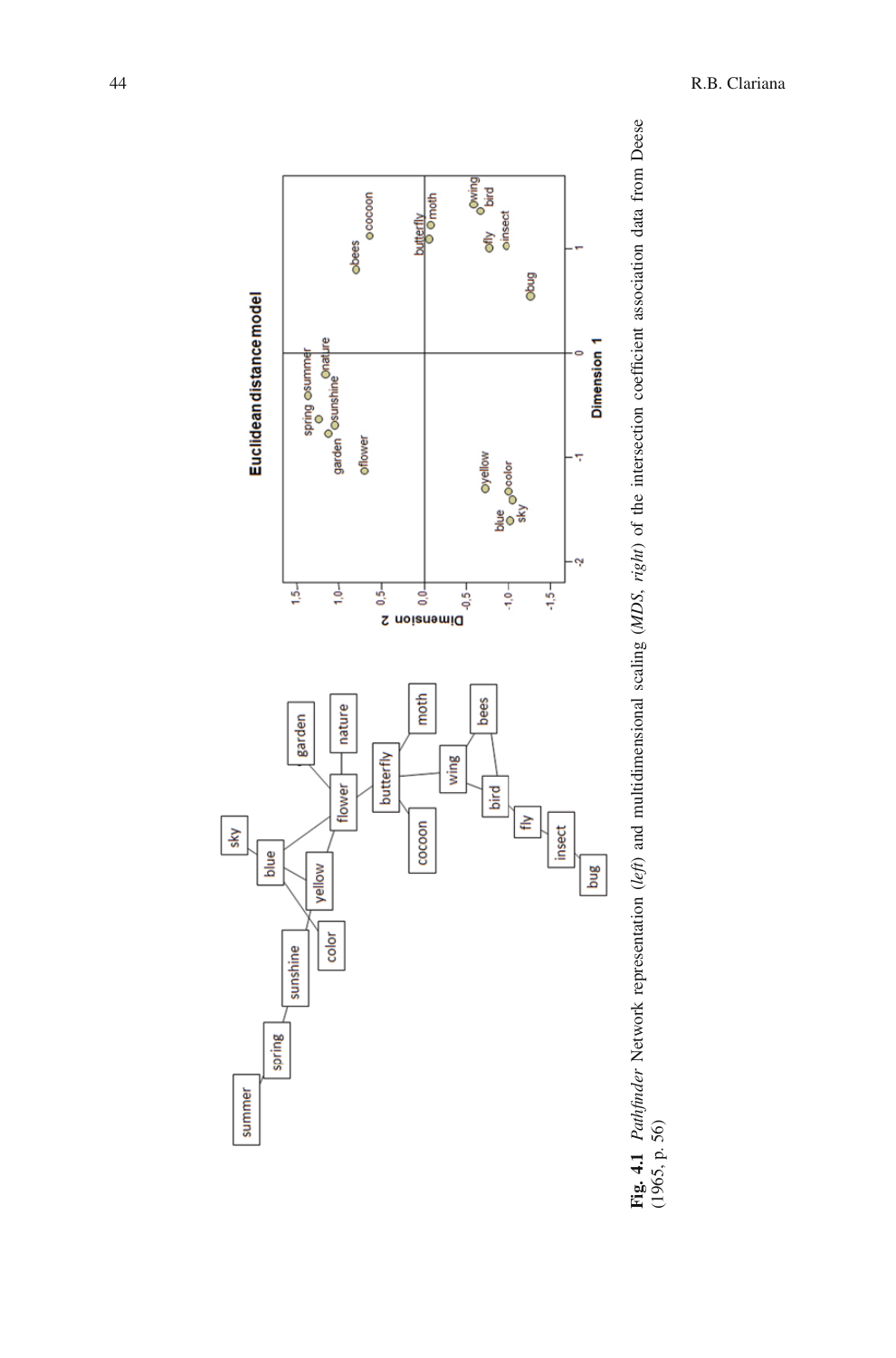approach to determine a least weighted path connecting all of the terms, thus forming a connected graph where there is a path of links to connect any node to any other node in the network. Establishing the path among all terms primarily depends on the high relatedness raw data elements (i.e., nearness), and as a result, most of the low relatedness raw data elements are disregarded in the analysis (Roske-Hofstrand & Paap, [1990\)](#page-17-5). Jonassen et al. (1993, p. 74) says that *PFNETs* represent local comparisons between terms in a domain but not global information. Chen (1999, p. 408) says that *Pathfinder* analysis provides "a fuller representation of the salient semantic structures than minimal spanning trees, but also a more accurate representation of local structures than multidimensional scaling techniques." Note that the relatedness raw data by itself has concurrent validity for some cognitive outcomes, for example, predicting the order of recall of a list of terms. But *Pathfinder* analysis extracts additional psychologically valid information about the structure of memory beyond that in the original relatedness raw data while MDS does not (Cooke, Durso, & Schvaneveldt, [1986,](#page-17-6) p. 548). *Pathfinder* capability to reduce a large relatedness data set while highlighting and representing just the most critical information makes it an attractive analysis and visual representation alternative.

#### **4.3 Alternative Approaches to Elicit Relatedness Data**

Probably the most common approach used to elicit psychological relatedness data for *Pathfinder* Network analysis is pairwise comparison. To do this, participants are shown pairs of terms and are asked to indicate how related the two terms are, usually on a 1–9 scale with 1 being lowest and 9 highest. This approach obviously directs the participants' moment-to-moment decision making to the local level, which is very appropriate for follow-up *Pathfinder* analysis that focuses on these local relationships. However, the pairwise approach is tedious especially if many terms are used. For example, 15 terms require 105 comparisons while 30 terms require 435 comparisons; the number of decisions required is  $n(n-1)/2$ , where "*n*" is the number of terms considered. Note that a direct relationship between the number of terms compared and the concurrent validity of *Pathfinder* Network analysis has been reported (Goldsmith, Johnson, & Acton, [1991\)](#page-17-7); more terms mean better validity.

Because there is often a need for utilizing many terms in an investigation, an elicitation approach was needed that is at least as valid as the pairwise approach but that is more efficient. Two multi-decision approaches were designed specifically to support and complement *Pathfinder* analysis data reduction and analysis: one is a listwise comparison approach and the other is a term-sorting task (Clariana, 2002; Taricani & Clariana, 2003, 2006). However, multi-decision approaches must provide more information on the screen, and this extra information will tend to establish a specific context that may influence the relatedness raw data. So the next section begins with a discussion of the likely role of context when eliciting relatedness raw data, then describes the listwise and sorting approaches, then reports two experimental investigations that utilized these multi-decision approaches,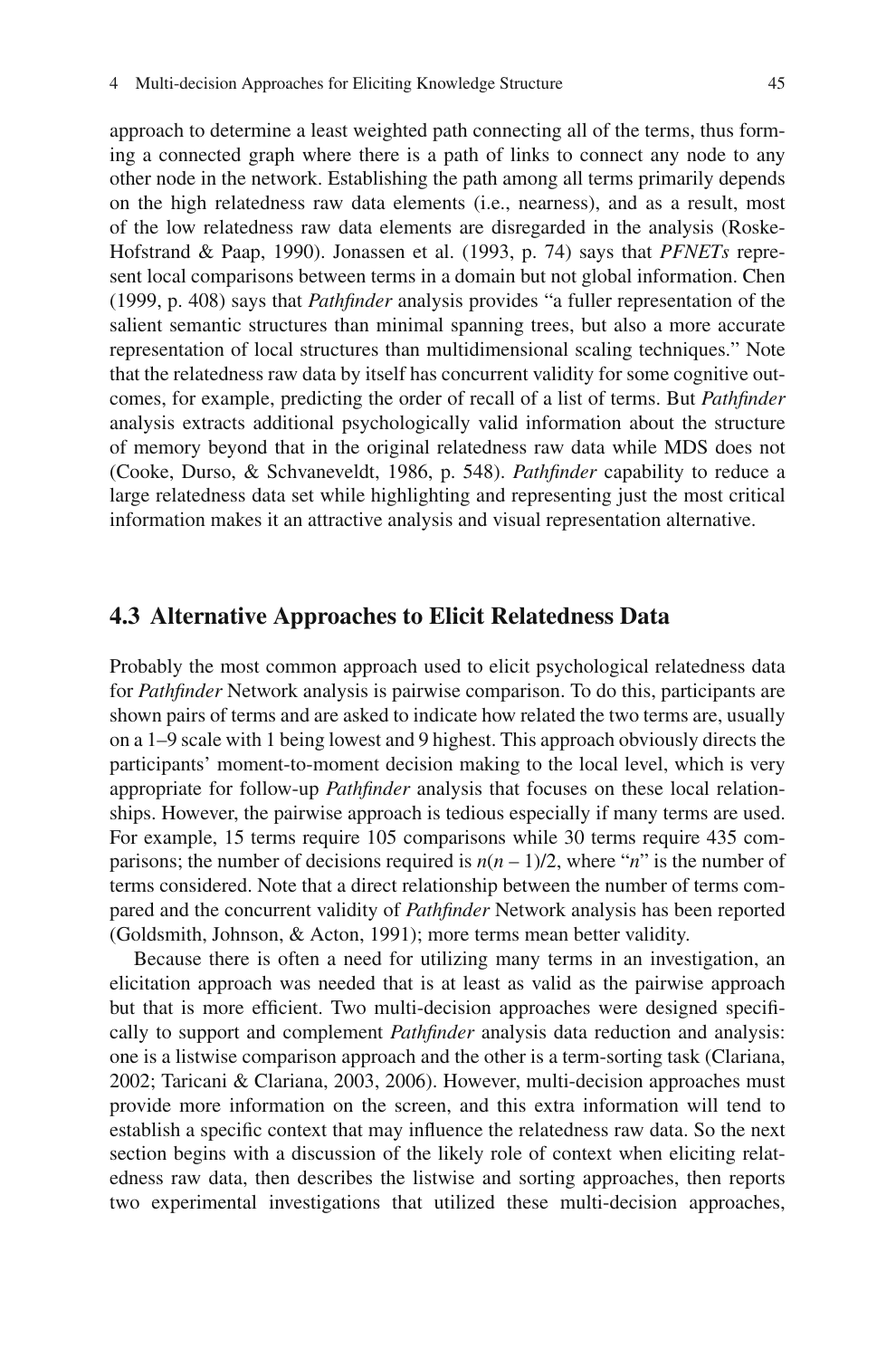and finally proposes combining the raw data sets from the two approaches as an optimal elicitation approach (with experimental data provided to support this idea).

## *4.3.1 The Role of Context*

When relatedness data is elicited, we argue that the perceived context likely influences participants' relatedness responses by increasing the activation state of some ensembles (e.g., concepts, terms) and inhibiting the activation of others. This "actuated" knowledge structure arises on the fly as a subset of the participant's full internal knowledge structure in response to the purpose, task, and setting. With increased context information, some terms that may otherwise be peripheral or absent may take on a central role in the actuated knowledge structure conformation due to the influence of context. From a measurement point of view then, the way relatedness or similarity data (Gentner & Rattermann, [1991\)](#page-17-8) is elicited could be goal free and context free or not, the former obtaining a fuller knowledge structure and the latter an actuated conformation (i.e., a subset of the general structure). Since context likely influences what is actually captured during an elicitation task, the context that is set by the elicitation task probably matters a great deal in the structure of knowledge that is obtained.

As far as we can tell, the role of context when eliciting relatedness data has not been previously considered nor has the likely effect of context on the structure of knowledge that is obtained been specifically examined. If context does influence the resulting knowledge structure, then context must be controlled when eliciting relatedness data.

One way to control context when eliciting relatedness data would be to include more information in the prompt, for example, by including a summary of the lesson or course content associated with the task, a purpose for the task, a case, a problem-based scenario, the list of terms to be rated, or perhaps even a story narrative. Probably in most past investigations, the elicitation tasks have used a prompt that does not intentionally set the context. For example, the Rate program provided with *Pathfinder* KNOT [\(2008\)](#page-17-9) software says something such as "Your task is to judge the relatedness of pairs of concepts. ... Our concern is to obtain your initial impression of overall relatedness. Therefore, please base your rating on your first impression of relatedness." The Rate program does then show the complete set of terms once at the beginning of the task, thus setting the linguistic context (Charles, [2000,](#page-17-10) p. 507), but then the list of terms is hidden as the participant completes each separate pairwise relatedness judgment for each pair of terms from the list.

Sometimes a story provides the context. In an investigation of the influence of knowledge structure on insight as measured using *Pathfinder* analysis with pairwise relatedness raw data (Dayton, Durso, & Shepard, [1990\)](#page-17-11), the eliciting prompt stated, "A man walks into a bar and asks for a glass of water. The bartender pulls a shotgun on the man. The man says 'thank you' and walks out. What missing piece of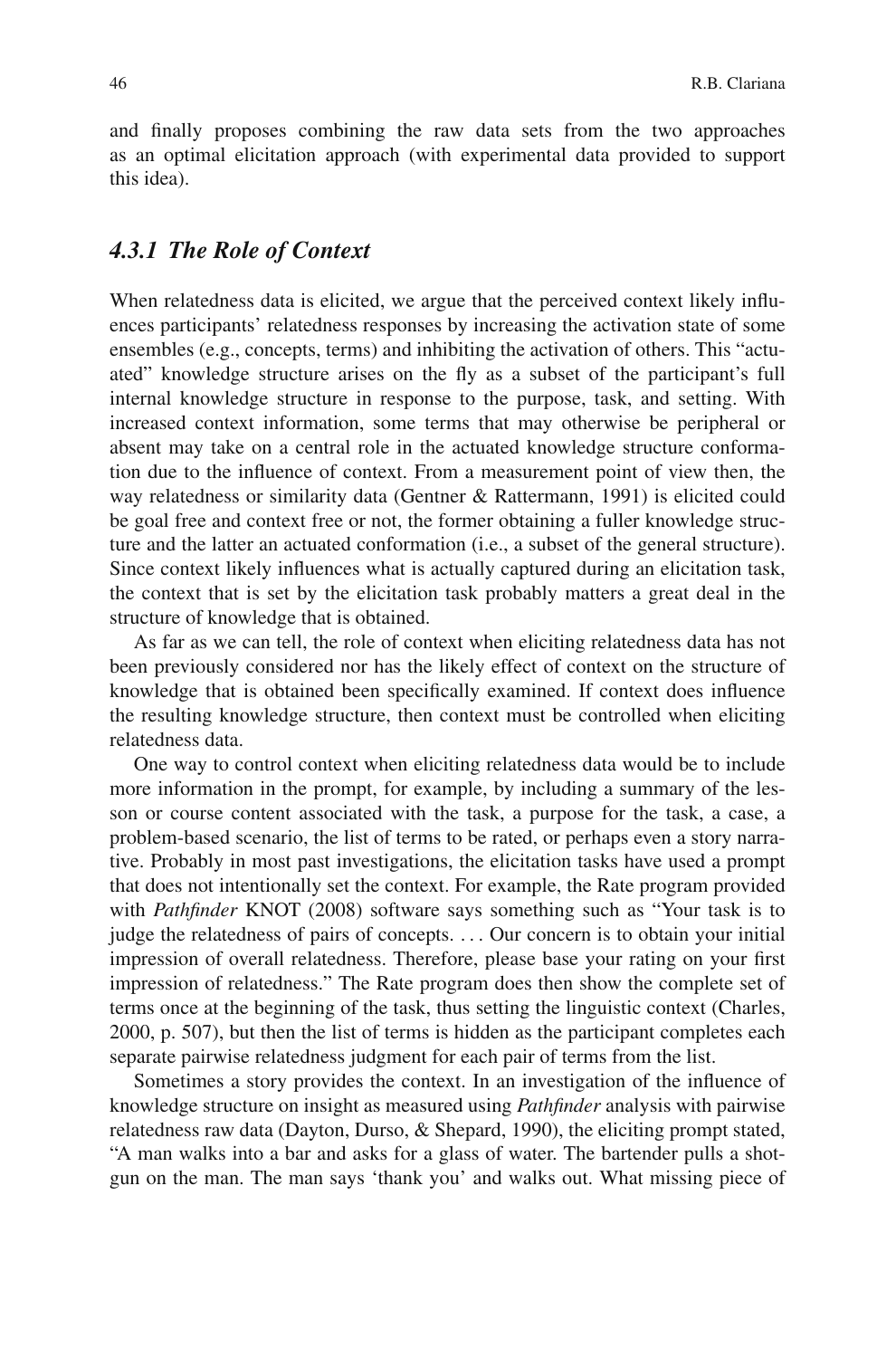information would cause the puzzle to make sense?" (p. 269). To elicit the actuated knowledge structure for this situation, the following 14 terms (i.e., requiring 91 pairwise relatedness judgments) were presented: bar, bartender, friendly, glass of water, loaded, man, paper bag, pretzels, relieved, remedy, shotgun, surprise, thank you, and TV. There were four treatment groups that interacted passively or actively with different levels of context: "story only" who read the story (but also could not solve the puzzle) and immediately rated the 14 terms, "active nonsolvers" who read the story and then asked yes–no type questions for up to 2 h (but also could not solve the puzzle in that time) and then rated the 14 terms, "passive nonsolvers" who read the story and then listened to tape recordings of an active nonsolver asking yes–no type questions for up to 2 h (but also could not solve the puzzle), and "solvers" who read the story and then asked yes–no type questions until they solved the puzzle and then rated the 14 terms.

The results showed that only the active nonsolvers and the passive nonsolvers had strongly related but incorrect *PFNETs*; spending 2 h asking or just listening to someone else asking yes–no questions resulted in knowledge structures that were more alike. However, the solvers who also had asked yes–no questions were fairly unlike any of the other groups; solving the puzzle resulted in a very different knowledge structure (or vice versa). Specifically, for all three of the nonsolver groups, the terms "man" and "shotgun" were central high-degree nodes (with four links) while for the solver group, the term "remedy" was the central high-degree node (with four links). The solver group had correctly concluded that the man had hiccups that were then cured by fear of the bartender's shotgun. We believe that the solver group knowledge structure was initially like that of the active nonsolver and passive nonsolver groups up to the moment of solution; at that moment the solvers' knowledge structure radically shifted with this insight. Insight is a "flash of illumination" (Metcalfe, [1986,](#page-17-12) p. 239) or an "aha" experience, the dramatic and rapid reorganization of knowledge structure to fit the problem context (Dayton et al., [1990\)](#page-17-11). This begs the question, once solved, is the new knowledge structure conformation fixed and fairly strongly locked in from that point on?

So in that investigation, the puzzle narrative and the list of terms were insufficient to drive a particular common knowledge conformation; thus the knowledge structure observed is each individual's own representation of the puzzle. But spending more time with yes–no questions was sufficient to drive a more similar conformation probably incrementally. Then solving the puzzle suddenly altered that specific conformation into a new and different specific conformation (or alternately, maybe the conformation shift allowed the solution to pop out).

So both too much and too little information in the prompt can influence the knowledge structure obtained. Because of the likely effects and influence of the prompt on the relatedness ratings, it seems critical to optimize the prompt with enough information to properly frame the task but not too much information that would bias the results. This could be accomplished by saying something such as "recall that the following terms were part of the lesson on \_\_\_ in order to \_\_\_" or some other such statement or story. Also, in order to establish and maintain the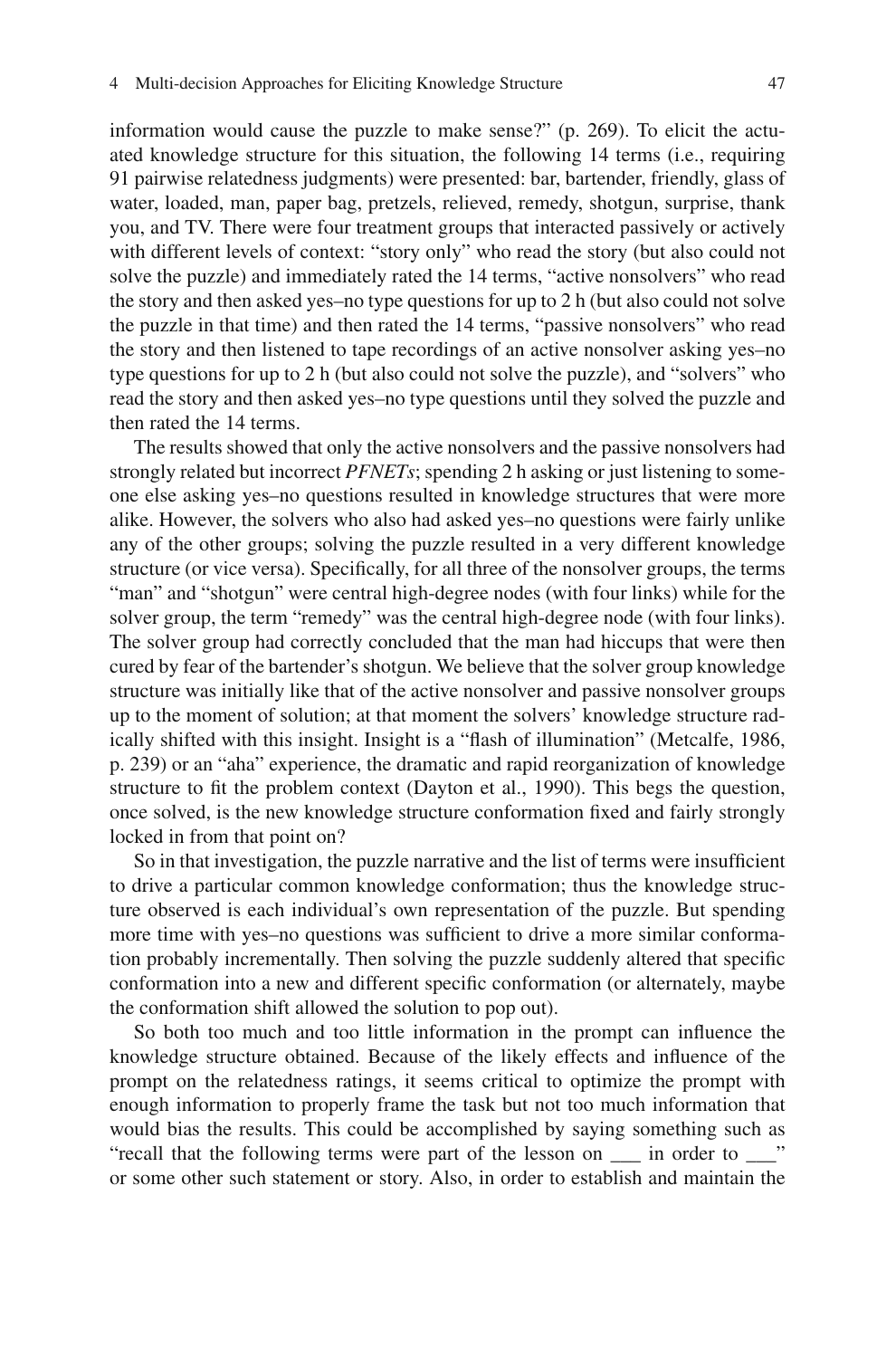linguistic context, we suggest that the list of terms to be compared should be displayed initially but should also be constantly available during the task to maintain the linguistic context. The likely influence of context was an important consideration in the design of the listwise and sorting approaches described in the next section.

# *4.3.2 Computer-Based Listwise and Sorting Multi-decision Approaches*

The listwise approach was developed as an alternative to the pairwise approach to more efficiently elicit local relatedness data (*KU-Mapper*, 2005). Here, participants are shown a target term on the left of the computer screen and a list of all other terms on the right and are asked to pick one term from the list that is most related to the target term. Then a second term from the list becomes the target term and so on until every term has been compared to the list of terms. The raw data output for followup analysis is an array of "1s" (links) and "0s" (no links). As with the pairwise approach, the listwise approach obviously focuses only on local relatedness, but the listwise approach is far more efficient than the pairwise approach; 15 terms require 15 decisions and 30 terms require 30 decisions and so on. Thus if the listwise approach is valid, it should be very useful with long lists of terms (see the left panel of Fig. [4.2\)](#page-8-0).

The sorting task approach was also developed to quickly elicit local and global relatedness data. Here, participants are shown all of the terms from a list randomly arranged on a computer screen and are asked to drag related terms closer together and unrelated terms farther apart, with no time limit. Essentially, the participant is asked to represent the local and global relatedness of the terms as distances. The raw data output for follow-up analysis is an array of the distances between all of the terms (see the right panel of Fig. [4.2\)](#page-8-0).

## *4.3.3 The Effects of Headings on Knowledge Structure*

Clariana and Marker [\(2007\)](#page-17-13) used these listwise and sorting task approaches to measure the effects of learner-generated lesson headings on knowledge structure. They proposed that memory of related lesson topics would be more like the lesson topic structure for participants who generate lesson headings relative to those who do not. Generating headings during instruction influenced structural knowledge as measured by the listwise and sorting tasks in a predictable way. However, the sorting task and the listwise task obtained different *PFNET* representations, so which approach is better?

Because the lesson structure was finite and known, the lesson structure could be compared with the participants' data. To do this, two referent arrays were created, a linear referent that specified the linear order of 15 subtopics in the lesson and a nonlinear referent that specified all the possible nonlinear links between subtopics within each topic area. Based on these two referents, the listwise task was a bit better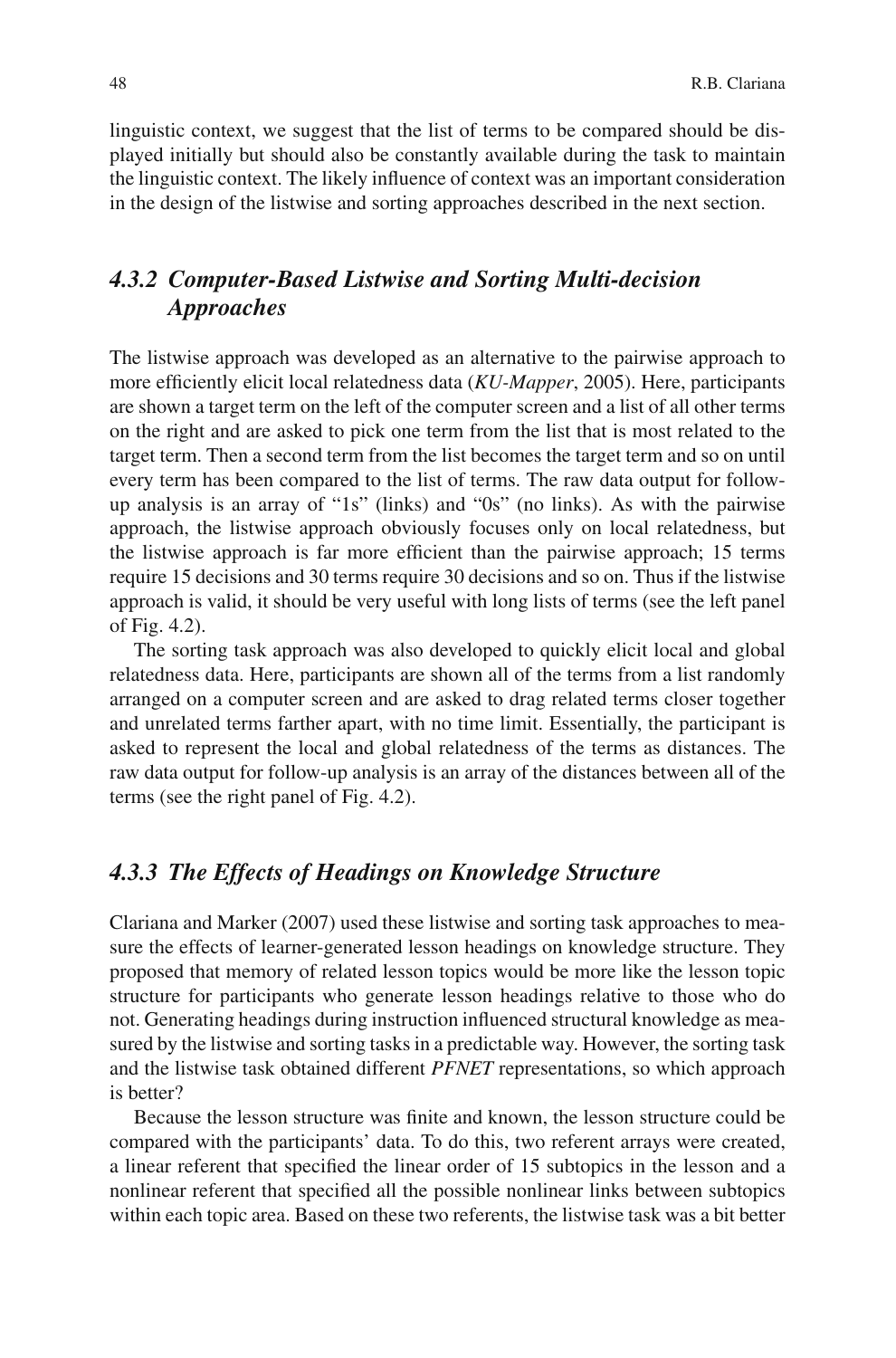

<span id="page-8-0"></span>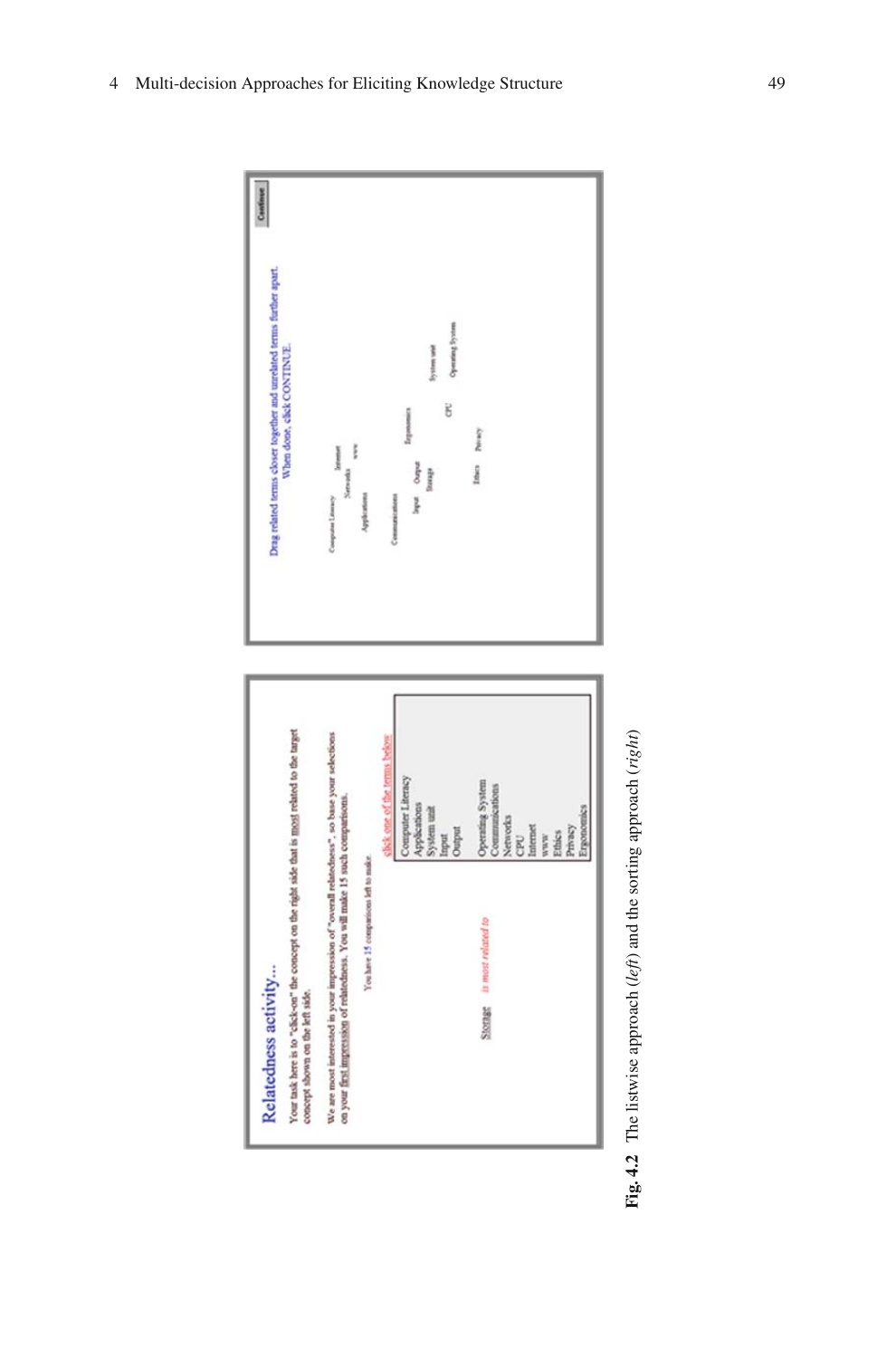<span id="page-9-0"></span>

**Fig. 4.3** The significant interaction of relatedness task and knowledge structure (*left*) and of the Headings treatment with knowledge structure posttests (*right*), from Clariana and Marker [\(2007,](#page-17-13) pp. 186–187)

at eliciting the linear subtopic structure and the sorting task was better at eliciting the nonlinear topic structure (see the left panel of Fig. [4.3\)](#page-9-0).

The authors also reported a significant interaction of the Headings and No Headings treatments with the listwise and sorting tasks posttests. The No Headings group listwise task mean was significantly greater than its sorting task mean while the Headings group obtained nearly identical sorting and rating task means (see the right panel of Fig. [4.3\)](#page-9-0). To account for this finding, we speculate that the text without headers treatment tends to establish a very linear knowledge structure that is more accurately measured by the listwise task, while the text with headers treatment establishes a less linear, clustered knowledge structure that is more accurately measured by the sorting task.

Besides these findings, previously unreported correlation data from Clariana and Marker [\(2007\)](#page-17-13) presented here now (see Table [4.1\)](#page-10-0) show that the listwise linear knowledge structure measure of the No Headings group correlated more with the constructed response verbatim declarative knowledge posttest (i.e., CR Posttest) than did the sorting task measure  $(r = 0.62$  compared to  $r < 0.24$ ), while for the Headings group both the sorting task and listwise measures correlated with the constructed response verbatim declarative knowledge posttest.

## *4.3.4 Listwise and Sorting Approaches Compared to the Pairwise Approach*

Clariana and Wallace [\(2009\)](#page-17-14) directly compared the multi-decision listwise and sorting task approaches to the more traditional pairwise approach. Undergraduate students  $(N = 84)$  in an introductory business course completed the three approaches in random order after taking the final examination for the course. All three of the tasks used the same 15 important terms that were covered during the course. Results indicate that the three approaches obtain knowledge structural representations by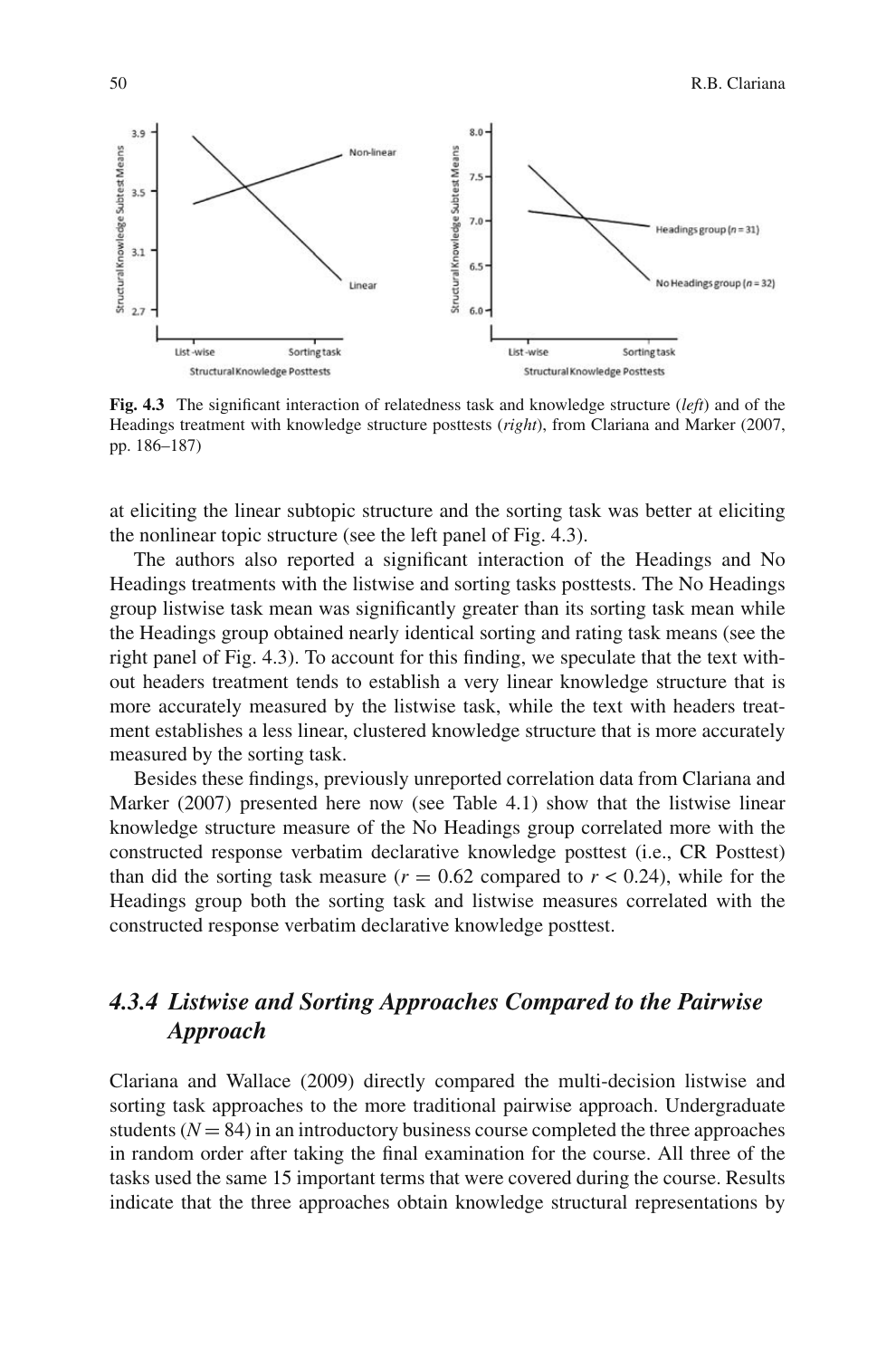<span id="page-10-0"></span>

|                                                                   | A                | В             |                 |        | E |  |  |  |
|-------------------------------------------------------------------|------------------|---------------|-----------------|--------|---|--|--|--|
| No Header treatment group $(N = 32)$                              |                  |               |                 |        |   |  |  |  |
| A. CR Posttest (15 max.)                                          |                  |               |                 |        |   |  |  |  |
| B. Sorting task (linear)<br>C. Sorting task (nonlinear)           | 0.24<br>$-0.02$  | 1<br>$-0.37*$ |                 |        |   |  |  |  |
| D. Listwise task (linear)                                         | $0.62**$<br>0.08 | 0.30<br>0.04  | $-0.21$<br>0.20 | 0.00   |   |  |  |  |
| E. Listwise task (nonlinear)<br>Header Treatment group $(N = 31)$ |                  |               |                 |        |   |  |  |  |
|                                                                   |                  |               |                 |        |   |  |  |  |
| A. CR Posttest (15 max.)<br>B. Sorting task (linear)              | 0.22             |               |                 |        |   |  |  |  |
| C. Sorting task (nonlinear)                                       | $0.49**$         | 0.09          |                 |        |   |  |  |  |
| D. Listwise task (linear)                                         | $0.44*$          | $0.36*$       | $0.39*$         |        |   |  |  |  |
| E. Listwise task (nonlinear)                                      | $0.37*$          | 0.30          | 0.30            | (1.04) |   |  |  |  |

**Table 4.1** The No Headers and Headers treatment group correlations (from Clariana & Marker, [2007\)](#page-17-13)

<sup>∗</sup>*p* < 0.05; ∗∗*p* < 0.01.

*Pathfinder* analysis that substantially overlap but are differently sensitive to linear and nonlinear knowledge structure.

First, it was reported that the two multi-decision approaches were faster than the pairwise approach, but not as fast as might be expected. The pairwise approach on average required 447.4 s (SD = 140.6), the listwise approach required 193.3 s  $(SD = 79.6)$ , and the sorting task approach required 115.5 s  $(SD = 62.7)$ . Next, the raw relatedness data from each task were averaged together to obtain a total group representation for each of the three approaches, pairwise, listwise, and sorting task (see Table [4.2\)](#page-10-1). For total group averaged relatedness data, the listwise and pairwise approaches were most alike (71% links in common) and then listwise and sorting were next most alike (64% links in common), while the pairwise and sorting task approaches were relatively least alike (57% links in common). A linear and a nonlinear referent were created to reflect the actual structure of the 15 lesson topics as taught during the course, and the group average representations were compared to these referents. As in the earlier study, analysis of the similarity data showed that the listwise task was most sensitive to linear knowledge structure. The listwise approach

**Table 4.2** Links in common (above the diagonal) and percentage of total links (below the diagonal) for each group average *PFNET* and the linear and nonlinear referents with the maximum number of links shown on the diagonal

<span id="page-10-1"></span>

|                          | Р    |      |      | Lin  | Non |
|--------------------------|------|------|------|------|-----|
| Pairwise (P)             | (14) | 10   | 8    | C    |     |
| Listwise $(L)$           | 71%  | (14) | 9    | 6    |     |
| Sorting $(C)$            | 57%  | 64%  | (14) | 5    |     |
| Linear referent (Lin)    | 36%  | 43%  | 36%  | (14) |     |
| Nonlinear referent (Non) | 7%   | 7%   | 7%   | 7%   |     |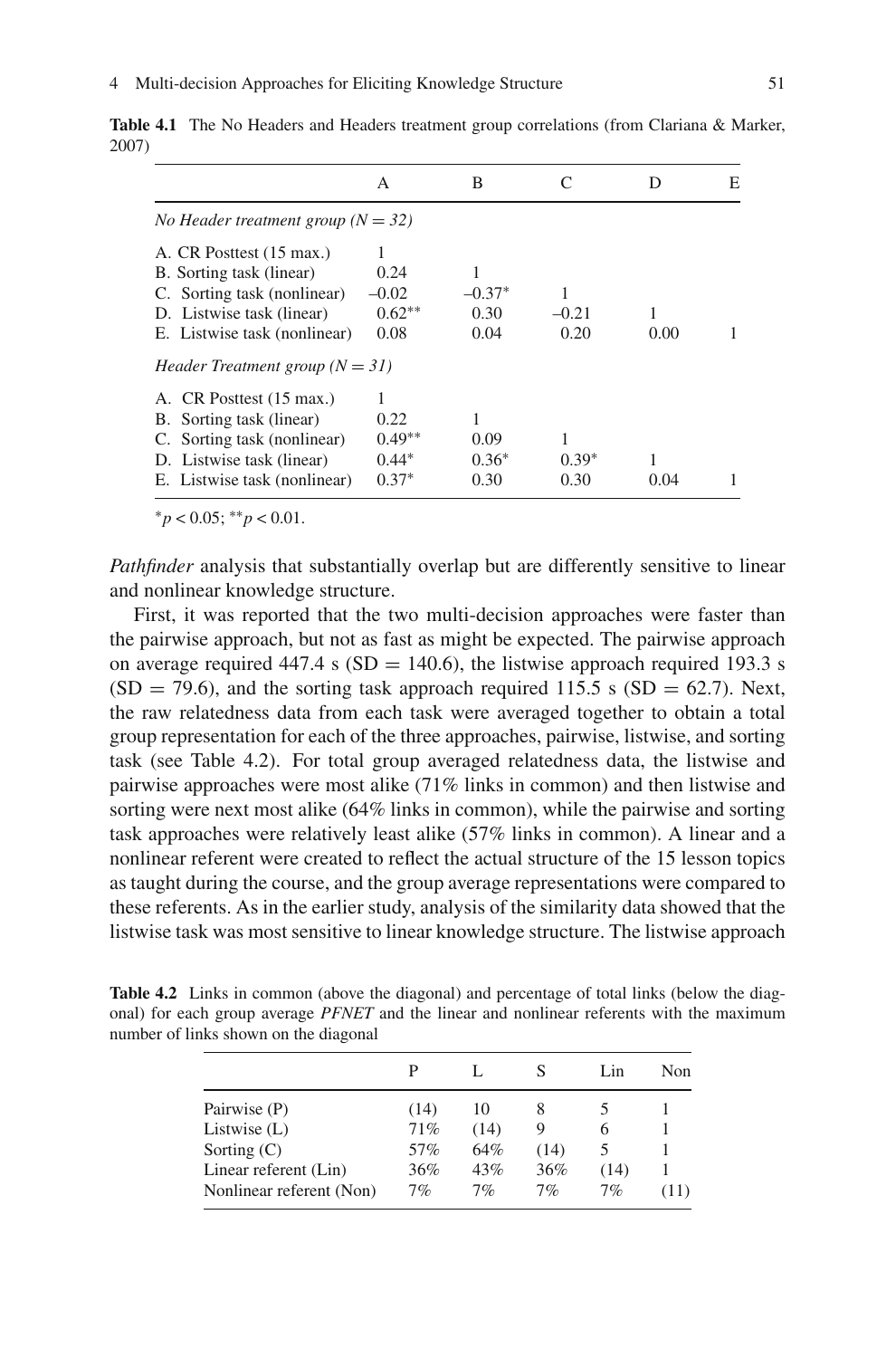provided the best reflection of the actual course structure (43% of the linear referent and 7% of the nonlinear referent) and the pairwise and sorting tasks were equally reflective of the actual course structure (36 and 7%).

The *PFNET* visual representations of the group averaged data from Clariana and Wallace [\(2009\)](#page-17-14) are shown in Fig. [4.4;](#page-12-0) the numbers beside the terms in the figure indicate the chronological order of presentation of these concepts during the course (e.g., 2a and 2b indicate that these terms were taught in the same lesson with 2a taught just before 2b). Note that the term "Internet" (e.g., 2a) was a central high-degree node (i.e., an important concept) for the pairwise and listwise *PFNET* representations (see the top panels of Fig. [4.4\)](#page-12-0) but the sorting task *PFNET* has no high-degree nodes at all (see the bottom panel of Fig. [4.4\)](#page-12-0). Although the listwise and sorting average group *PFNETs* were structurally quite like the pairwise average group *PFNET* (e.g., 71 and 57% overlap), inspection of *individual* participants' listwise and sorting *PFNETs* indicates that these were quite different structurally than those students' pairwise *PFNETs*. *Individual* participants' pairwise *PFNETs* were all connected graphs (i.e., there is a path from any node to any other node in the graph) with from 14 to 17 links (mode 14), with most having branching (e.g., similar in appearance to the pairwise group *PFNET* in the top left panel of Fig. [4.4\)](#page-12-0). In slight contrast, nearly every *individual* participant's sorting *PFNET* is a connected graph with 14 links and no branches; all nodes have two links except for the beginning and ending node (e.g., similar in appearance to the sorting group *PFNET* in the bottom panel of Fig. [4.4\)](#page-12-0). But in stark contrast, *individual* participant's listwise *PFNETs* were typically *not* connected graphs; all have exactly 15 links, and most have branching (contrast the listwise group representation in the top right of Fig. [4.4](#page-12-0) to the *individual* representation on the left side of Fig. [4.5\)](#page-13-0).

With the listwise approach, a worst case scenario for establishing a path between all nodes would be that all of the rating decisions resulted in a highly disconnected graph as the participant selects terms only within clusters of concepts, for example, selecting A–B, then B–C, then C–A. This would obtain a highly disconnected representation consisting of five separate cycle graphs and yet it *perfectly* represents the nonlinear structure of the course content and strongly represents its linear structure (see the right side of Fig. [4.5\)](#page-13-0). This pattern of "clustering" was present in some participants' listwise *PFNETs* but was not common (see, for example, 10a– 10b–10c configuration on the left side of Fig. [4.5\)](#page-13-0), possibly because participants tend to associate terms linearly (Meyer & McConkie, [1973,](#page-17-15) p. 113) and so the listwise approach may especially elicit and capture linear associations. One problem with disconnected graphs is that it is not clear which clusters of terms are more related to what other clusters. For example, in the right panel of Fig. [4.5,](#page-13-0) it is not clear whether cluster 1–2a–2b is closer to 3–4a–4b or 10a–10b–10c; all clusters are equally disconnected from each other.

So to summarize, it seems that for individual participant's, the sorting and the listwise approaches capture separate aspects of the pairwise approach (i.e., a connected path and branching) but neither the sorting nor listwise approach fully obtains *PFNETs* that precisely resemble the individual's pairwise *PFNET*. Thus, although the sorting and especially the listwise approaches seem to be quite satisfactory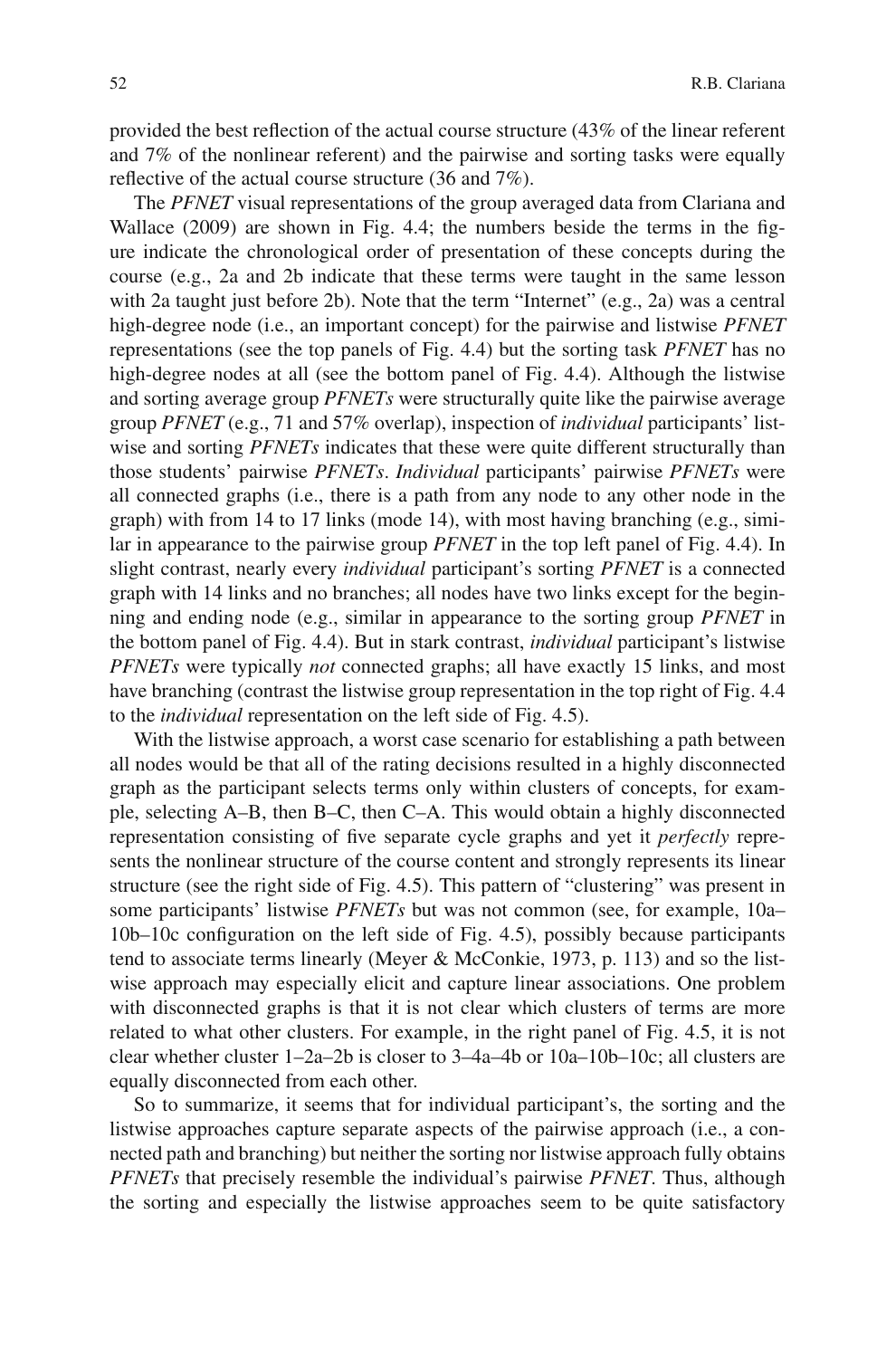<span id="page-12-0"></span>

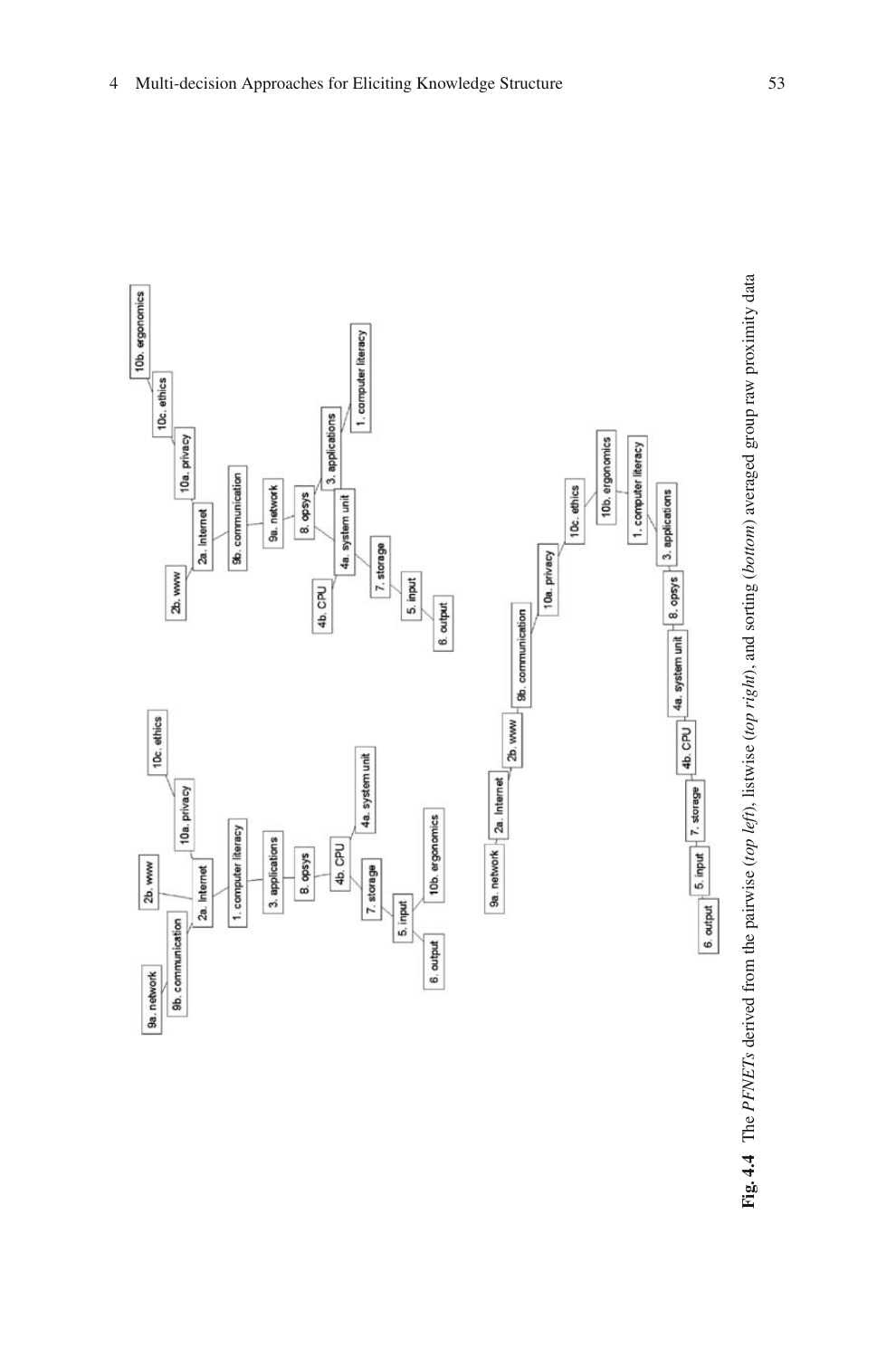<span id="page-13-0"></span>

**Fig. 4.5** The listwise *PFNET* disconnected graph representation of a randomly selected participant (*left*) and a hypothetical listwise *PFNET* (*right*)

for group average representations, these two approaches may be less adequate for purposes that require representations of individual's knowledge structure.

While writing this chapter, it occurred to us that combining an individual's sorting and listwise raw data should result in a *PFNET* that is a connected graph (due to the contribution of the sorting task), thus indicating which clusters go together (global), and yet maintains the most critical linear associations due to the contribution of the listwise task (local). If this approach obtains valid *PFNETs* comparable to those obtained from the pairwise approach, then for long lists of terms, this combined approach would be considerably faster to complete and thus more efficient. Thus, the relatedness data from the study by Clariana and Wallace [\(2009\)](#page-17-14) are *reanalyzed* in order to compare the new combined sorting-plus-listwise measure to the pairwise measure; the findings of this new analysis are reported here for the first time.

## *4.3.5 Sorting and Listwise Combined Approach*

To combine the sorting and listwise raw data, first the sorting task distance raw data for each individual were converted to a 0–1 scale by dividing each distance value in the array by the maximum distance observed in that array (e.g., a distance of 32 pixels divided by the maximum for that array of 929 is  $32/929 = 0.042$ ) and then this scaled value is inverted by subtracting it from one  $(1-0.042 = 0.958)$ , thus changing it from a distance/dissimilarity value where smaller values mean greater relatedness to a similarity value where larger values mean greater relatedness. Scaling and then inverting of the sorting data were necessary so that the listwise and sorting raw data would both be similarity data, and then the listwise and sorting values in each complementary cell of the two arrays can be simply added to form the new sortingplus-listwise measure.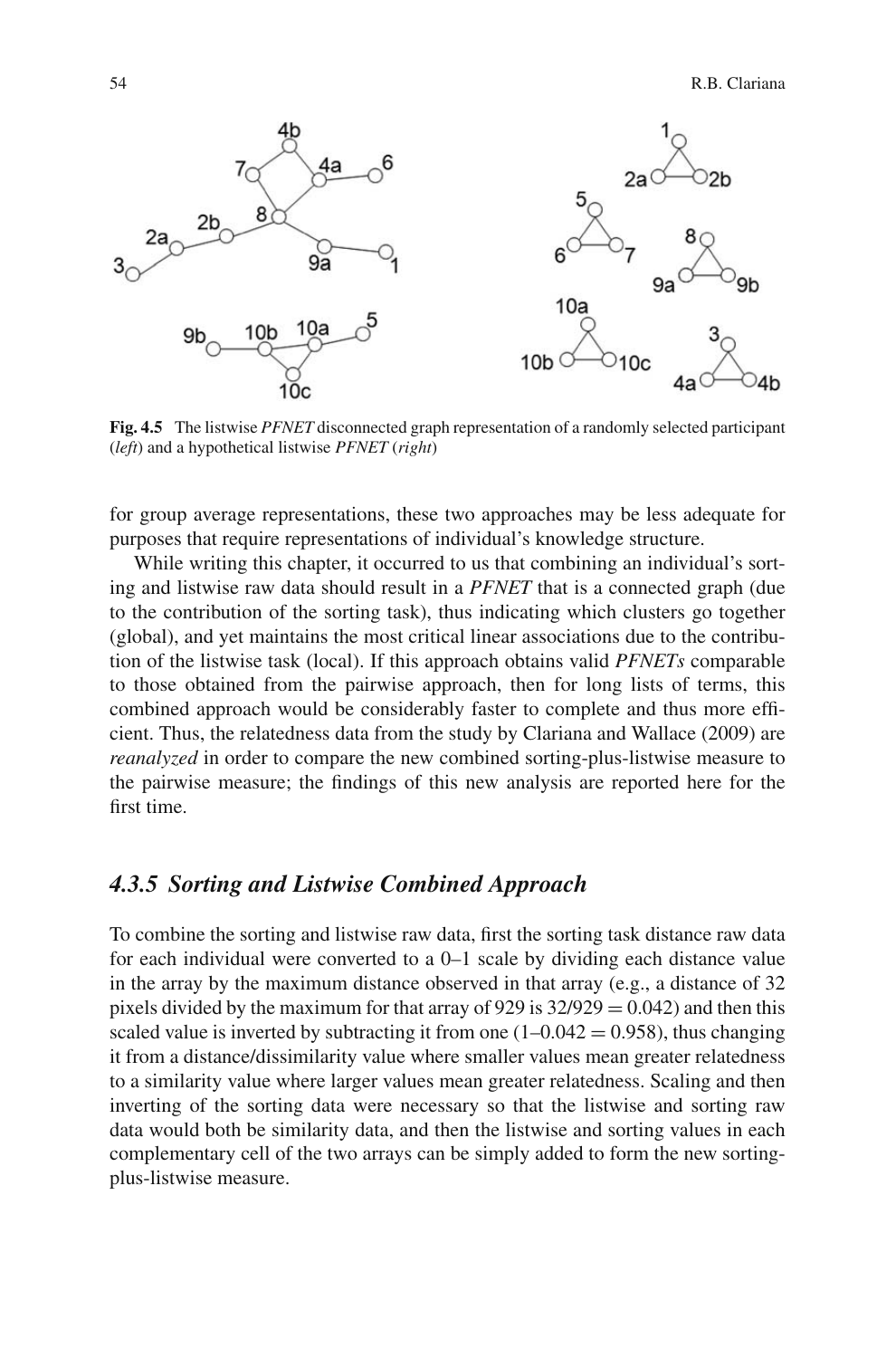The participants' data from the previous investigation were reanalyzed here by randomly assigning all participants into two equivalent groups, A or B, and then Groups A and B were partitioned by median split of final course grade into high- and low-achievement groups. The pairwise and the combined relatedness raw data were averaged for each of these four groups, High Group A (*n* = 20), Low Group A (*n* = 19), High Group B (*n* = 22), and Low Group B  $(n = 18)$ , to obtain group average *PFNETs* which were compared to each other (see Table [4.3\)](#page-14-0).

<span id="page-14-0"></span>

|                           | Group A |     |     | Group B |     |       |     |     |
|---------------------------|---------|-----|-----|---------|-----|-------|-----|-----|
| Group and approach        | А       | B   | C   | D       | Е   | F     | G   | Н   |
| Group A                   |         |     |     |         |     |       |     |     |
| A. High Group A, combined | 1       |     |     |         |     |       |     |     |
| B. High Group A, pairwise | 60%     | 1   |     |         |     |       |     |     |
| C. Low Group A, combined  | 86%     | 53% | -1  |         |     |       |     |     |
| D. Low Group A, pairwise  | 83%     | 52% | 76% | - 1     |     |       |     |     |
| Group B                   |         |     |     |         |     |       |     |     |
| E. High Group B, combined | 93%     | 60% | 86% | 76%     | 1   |       |     |     |
| F. High Group B, pairwise | 79%     | 53% | 64% | 69%     | 71% | 1     |     |     |
| G. Low Group B, combined  | 79%     | 47% | 79% | 76%     | 79% | 57%   | 1   |     |
| H. Low Group B, pairwise  | 48%     | 58% | 48% | 53%     | 48% | 48%   | 48% | -1  |
| Referents                 |         |     |     |         |     |       |     |     |
| Linear referent           | 36%     | 27% | 36% | 35%     | 36% | 43%   | 29% | 35% |
| Nonlinear referent        | 24%     | 15% | 32% | 23%     | 24% | $0\%$ | 24% | 15% |
|                           |         |     |     |         |     |       |     |     |

**Table 4.3** Percent *PFNET* overlap between high- and low-achievement Groups A and B

The combined approach was very consistent, obtaining a 93% overlap between the group average *PFNETs* for the high achievers in Groups A and B (see Table [4.3\)](#page-14-0) compared to 53% overlap for the pairwise approach and 79% overlap between the group average *PFNETs* for the low achievers in Groups A and B (see Table [4.3\)](#page-14-0) compared to 53% overlap for the pairwise approach. Within-group comparisons also show higher consistency for the combined compared to the pairwise approach. Analysis of percent overlap between average group performance and the linear and nonlinear referents also indicates that the combined approach reflected the course topic coverage, both linear and nonlinear, in most cases considerably better than did the pairwise approach (about 60% compared to about 48%). To better comprehend these different data representations, the pairwise, listwise, sorting, and combined listwise-plus-sorting *PFNETs* of the student with the best course grade are presented (see Fig. [4.6\)](#page-15-0).

This student's listwise *PFNET* dominated the combined *PFNET* structure, except that the links between terms 7 and 9a and between 2a and 3 in the listwise *PFNET* did not occur in the combined *PFNET*; also the two separate portions of the listwise *PFNET* were joined between terms 1 and 10b (see Fig. [4.6\)](#page-15-0). This top student's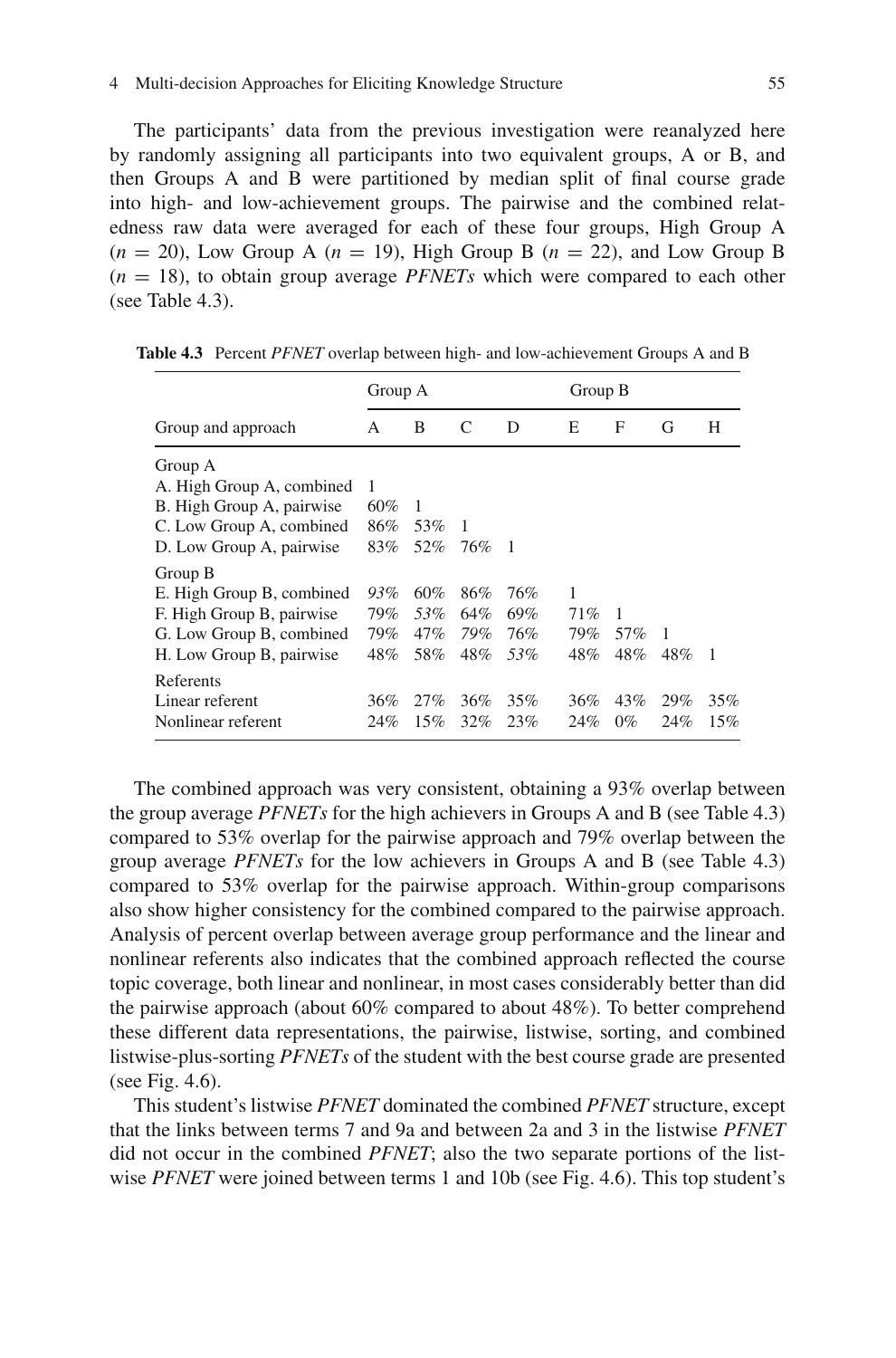<span id="page-15-0"></span>

**Fig. 4.6** Pairwise, listwise, sorting, and combined listwise-plus-sorting *PFNETs* of the topperforming student

pairwise *PFNET* has six links that match the linear and one that matches the nonlinear course referents and 13 links that do not match the course structure (i.e., *pairwise PFNET* course organization, 7/20 = 35% overlap), while her combined *PFNET* has five links that match the linear and one that matches the nonlinear course organization and eight links that do not match the course structure (i.e., *combined PFNET* 6/14 = 43% overlap). The pairwise *PFNET* has two central (highdegree) nodes, terms 9b and 1, while the combined *PFNET* has one central node, term 5.

Thus the combined sorting-plus-listwise approach appears to provide a better measure than the pairwise approach that is more consistent across the two groups (e.g., a measure of reliability) and has better concurrent validity. However, an alternate explanation is that two measures are better than one! Possibly using the pairwise rating approach twice and combining the two runs would result in better (more reliable and valid) pairwise comparisons too; we can't be certain. However, recall that the pairwise rating approach is notoriously time consuming for the participants to complete and the original design intent of the sorting and listwise approaches was to improve efficiency, i.e., to obtain data that are comparable to the pairwise approach but require less time to complete. This data and analysis indicates that the combined sorting-plus-listwise approach achieves this efficiency objective; but considerable further research is needed to confirm this.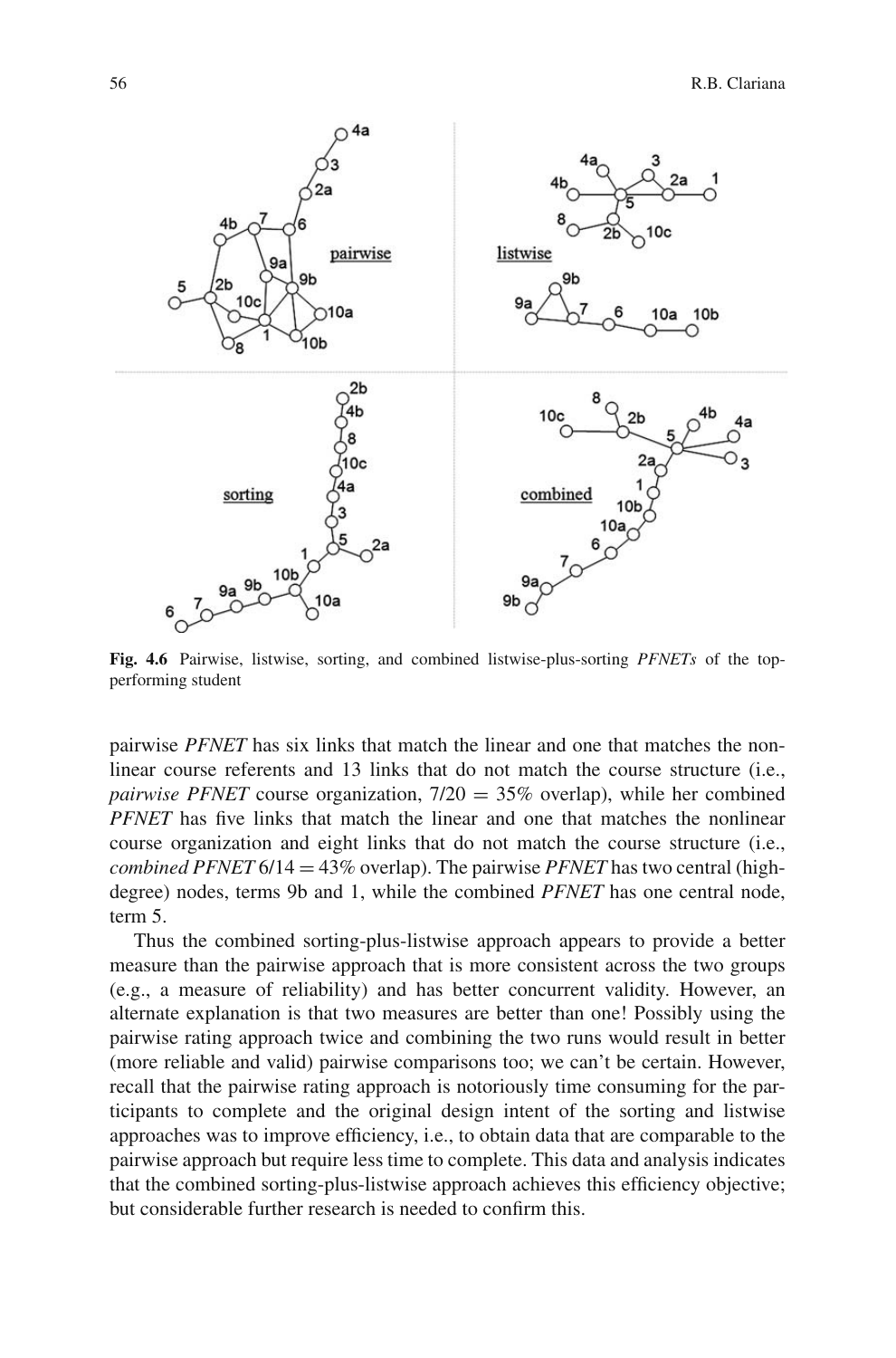#### **4.4 Summary and Conclusion**

After considering several methods of eliciting and representing knowledge, our present view of knowledge structure best aligns with the *Pathfinder* analysis approach. We developed a computer program called *KU-Mapper* to implement two multi-decision approaches based on our view of knowledge structure that complements *Pathfinder* analysis, a sorting task and a listwise task. During this development, we realized the likely influence of internal and external context on knowledge structure. Because of the sparseness of most elicitation tasks, too little internal instructions/directions tend to misdirect participants, and the knowledge structures obtained would not accurately represent their knowledge structure for the domain area, while too much internal or external context information biases the knowledge structure obtained toward those context variables rather than capturing the participants' knowledge structure (the Goldilocks' principle). To obtain an optimum, we determined that the listwise and sorting tasks should include a brief descriptive review of the task domain and that it should include all of the list terms on every screen in order to maintain the lexical context during the elicitation task.

An investigation by Clariana and Marker [\(2007\)](#page-17-13) suggests that the listwise task is better at eliciting and representing linear knowledge structure while the sorting task better elicits and represents nonlinear (clustered) knowledge structure. A moderately strong correlation  $(r = 0.62)$  was noted between the listwise *PFNET* measure and the constructed response verbatim declarative posttest for the group who did not generate headings. Possibly, generating headings while reading tends to shift participants' knowledge structure from linear to nonlinear, and this shift may account for these and for some previous findings of the effects of headings on various kinds of posttest measures. Instructors and researchers should be made aware that eliciting knowledge structure probably alters knowledge structure (an intervening test effect).

An investigation by Clariana and Wallace [\(2009\)](#page-17-14) directly compared the multidecision listwise and sorting tasks to the traditional pairwise approach. Though individual listwise, sorting, and pairwise *PFNETs* were not strongly related; group average listwise, sorting, and pairwise *PFNETs* were strongly related, with the pairwise and listwise group average *PFNETs* sharing a 71% overlap.

Because of the likely limitations of individual participant's *PFNETs* obtained using the listwise and sorting approaches, a new approach was suggested that combined the relatedness data from both. Previous raw data from Clariana and Wallace [\(2009\)](#page-17-14) were used to generate the combined listwise-plus-sorting data set and these new data were compared to the pairwise data using a group average approach. The combined *PFNETs* were considerably more consistent across equivalent groups than the pairwise *PFNETs*. These preliminary results suggest that the combined multi-decision approach may be an adequate substitute for the pairwise comparison approach especially when the list of terms is long (20 or more terms). These results support further research to confirm or refute this combined approach. Our hope is that these approaches will be validated and extended and that other investigators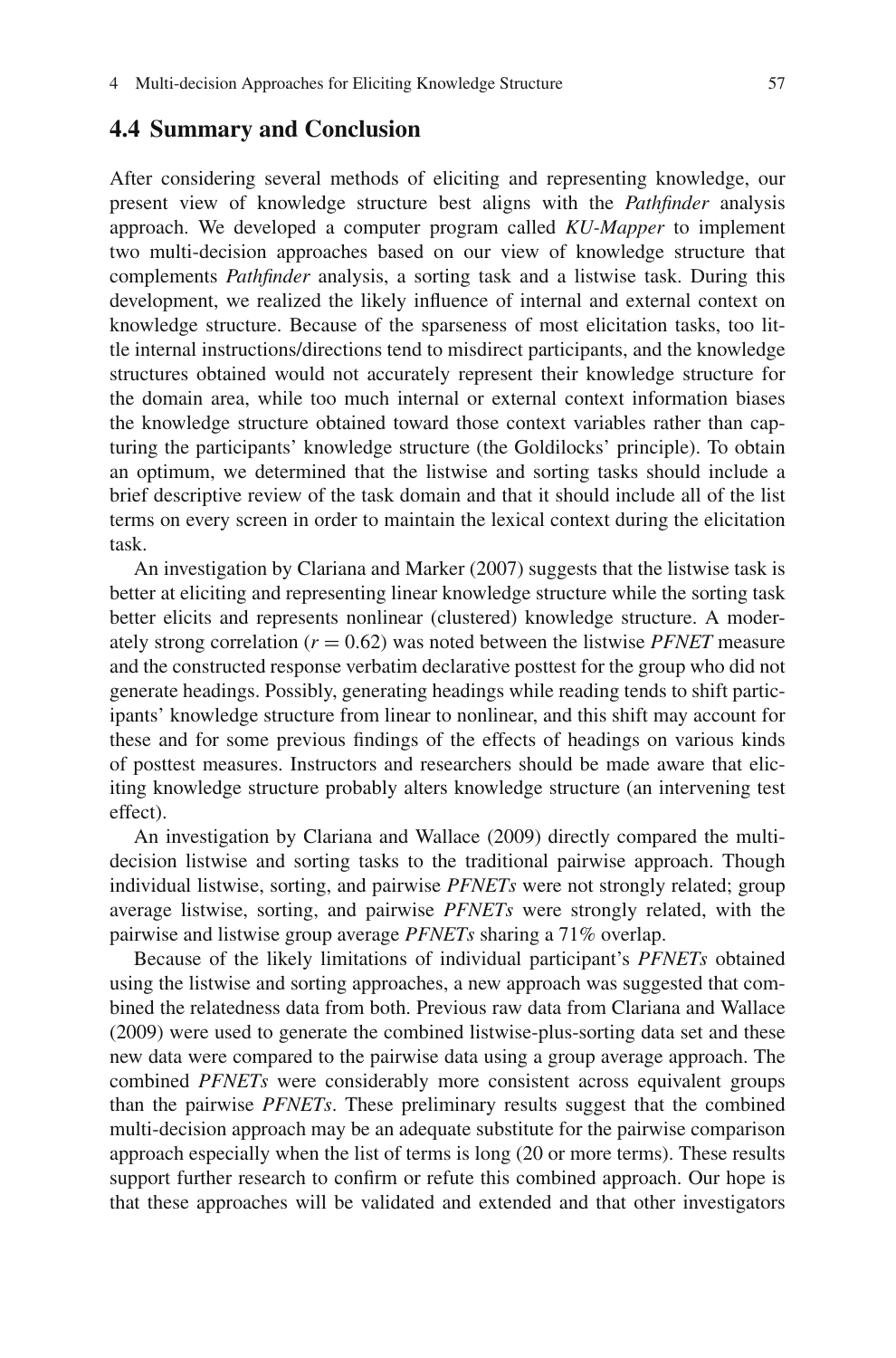will incorporate these ideas and methods into future software tools to advance the systematic analysis of knowledge through new multi-decision approaches.

## **References**

- Anderson, R. C. (1984). Some reflections on the acquisition of knowledge. *Educational Researcher, 13*(10), 5–10.
- <span id="page-17-0"></span>Charles, W. G. (2000). Contextual correlates of meaning. *Applied Psycholinguistics, 21*, 505–524.
- <span id="page-17-10"></span>Chen, C. (1997). Tracking latent domain structures: An integration of pathfinder and latent semantic analysis. *Artificial Intelligence and Society, 11*, 48–62.
- Clariana, R. B. (2002). *ALA-Mapper software,* version 1.01. Retrieved September 28, 2008, from http://www.personal.psu.edu/rbc4/ala.htm
- Clariana, R. B., & Marker, A. (2007). Generating topic headings during reading of screen-based text facilitates learning of structural knowledge and impairs learning of lower-level knowledge. *Journal of Educational Computing Research, 37*(2), 173–191.
- <span id="page-17-13"></span>Clariana, R. B., & Wallace, P. E. (2009). A comparison of pairwise, listwise, and clustering approaches for eliciting structural knowledge. *International Journal of Instructional Media, 36*, 287–302.
- <span id="page-17-14"></span>Cooke, N. M., Durso, F. T., & Schvaneveldt, R. W. (1986). Recall and measures of memory organization. *Journal of Experimental Psychology, 12*, 538–549.
- <span id="page-17-6"></span>Dayton, T., Durso, F. T., & Shepard, J. D. (1990). A measure of the knowledge reorganization underlying insight. In R. W. Schvaneveldt (Ed.), *Pathfinder network associative networks: Studies in knowledge organization* (pp. 267–277). Norwood, NJ: Ablex Publishing.
- <span id="page-17-11"></span>Deese, J. (1965). *The structure of associations in language and thought*. Baltimore, MD: The Johns Hopkins Press.
- <span id="page-17-4"></span>Gentner, D., & Rattermann, M. J. (1991). Language and the career of similarity. In S. Gelman & J. P. Byrnes (Eds.), *Perspectives on thought and language: Interrelations in development*. London: Cambridge University Press.
- <span id="page-17-8"></span>Goldsmith, T. E., Johnson, P. J., & Acton, W. H. (1991). Assessing structural knowledge. *Journal of Educational Psychology, 83*, 88–96.
- <span id="page-17-7"></span>Jonassen, D. H., Beissner, K., & Yacci, M. (1993). *Structural knowledge: Techniques for representing, conveying, and acquiring structural knowledge*. Hillsdale, NJ: Lawrence Erlbaum Associates.
- <span id="page-17-2"></span>KNOT (2008). *Knowledge network organizing tool*. Retrieved December 24, 2008, from http://interlinkinc.net/Ordering.html
- <span id="page-17-9"></span>*KU-Mapper* (2005). *Knowledge unit mapper version 1.01.*Retrieved December 26, 2008, from http://www.personal.psu.edu/rbc4/KUmapper.htm
- Metcalfe, J. (1986). Premonitions of insight predict impending error. *Journal of Experimental Psychology: Learning, Memory, and Cognition, 12*, 623–634.
- <span id="page-17-12"></span>Meyer, B. J. F., & McConkie, G. W. (1973). What is recalled after hearing a passage? *Journal of Educational Psychology, 65*, 100–117.
- <span id="page-17-15"></span>Mitchell, A. A., & Chi, M. T. (1984). Measuring knowledge within a domain. In P. Nagy (Ed.), *The representation of cognitive structure* (pp. 85–109). Toronto, Canada: Ontario Institute for Studies in Education.
- <span id="page-17-1"></span>Roske-Hofstrand, R. J., & Paap, K. R. (1990). Discriminating between degrees of low and high similarity: Implications for scaling techniques using semantic judgements. In R. W. Schvaneveldt (Ed.), *Pathfinder network associative networks: Studies in knowledge organization* (pp. 61–73). Norwood, NJ: Ablex Publishing.
- <span id="page-17-5"></span><span id="page-17-3"></span>Rumlehart, D. E., Smolensky, P., McClelland, J. L., & Hinton, G. E. (1986). Schemata and sequential thought processes in PDP models. In D. E. Rumelhart & J. L. McClelland (Eds.), *Parallel distributed processing: Explorations in the microstructure of cognition, Vol. 2: Psychological and biological models* (pp. 7–57). Cambridge, MA: MIT Press.